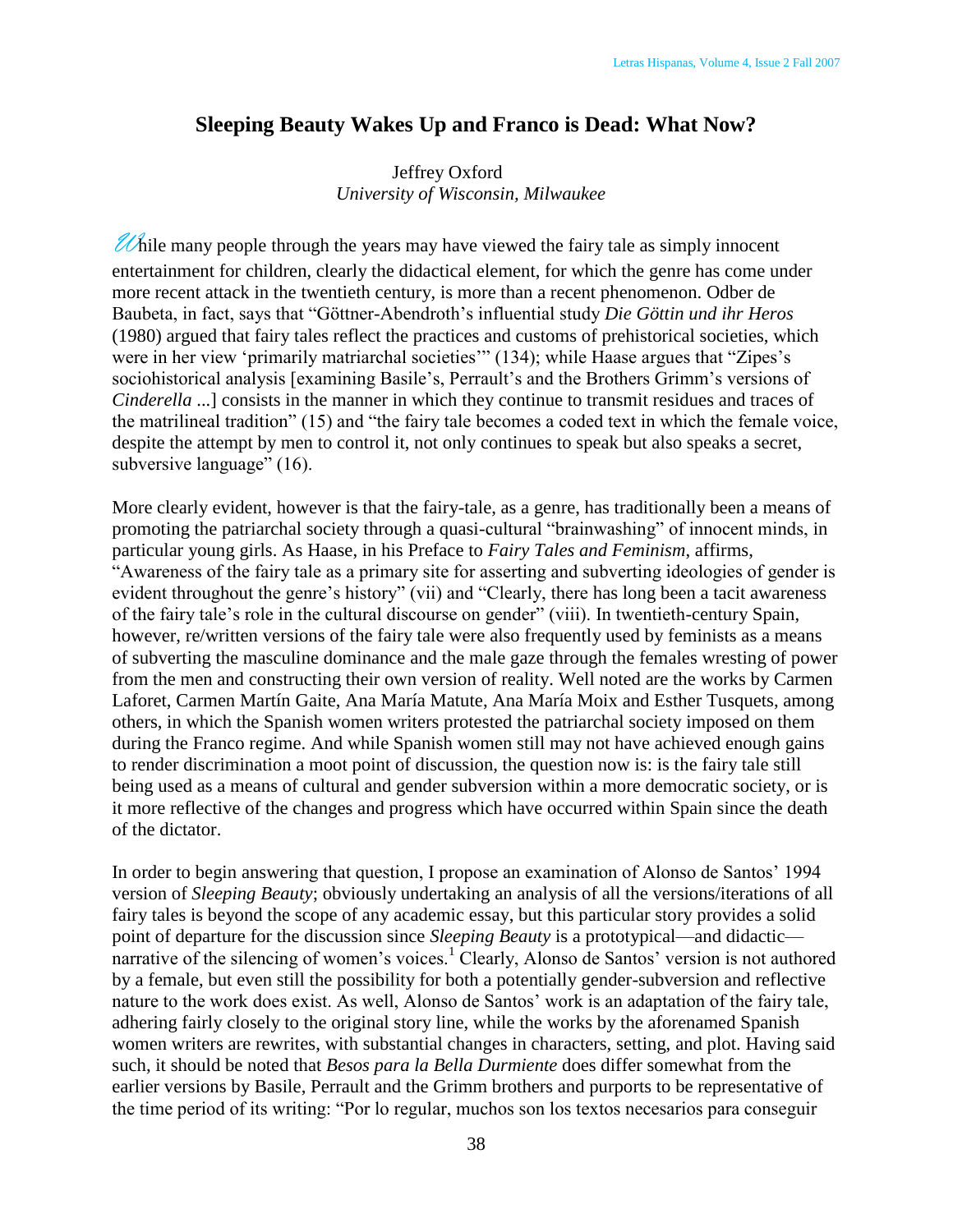ese caldo de cultivo del que han de brotar las obras representativas de un tiempo, de una época" (9). The Campo de Marte collection, of which this work is the first book, "alienta ese compromiso que da sentido a todo combate. Porque de lo que se trata aquí es de combatir, de abrir una nueva vía en apoyo de una de las vigas maestras de nuestra cultura: el teatro" (9). One can surely suppose then that one of the main purposes of the Asociación Española de Teatro para la Infancia y la Juventud—the promulgators of the Campo de Marte series, of which Alonso de Santos' work is the first installation—is to promulgate literature which, while reflecting contemporary society, also reflects the more combative element of literature fighting for social change.

Additional reasons for choosing this particular version also include the fact that José Luis Alonso de Santos was born in Valladolid, Spain in 1942, and he thus was born and educated in a system in which girls and boys were separated for Francoist socialization and gender indoctrination.<sup>2</sup> Moreover, the work was published in Spain in 1994 after the onset of postfeminism,<sup>3</sup> and the publisher openly espouses the didactic content of this first volume of the Campo de Marte series, "Una colección joven para los jóvenes de hoy. En ella pretendemos recoger los más sobresalientes textos que se escriben en lengua hispana. [...] Libros que, por su temática y tratamiento, son fundamentales en la nueva *Reforma* escolar" (7). That is, an analysis of *Besos para la Bella Durmiente* provides ample opportunity to examine the predominance of a patriarchal, feminist, or post-feminist ethos—in correspondence to the cultural facets and phases of the Spanish society in which it is birthed—and permit the critics to begin to extrapolate those conclusions to other fairy tales in contemporary Spain. Such, then, should assist in determining if the fairy tale remains a subversive form of indoctrination for young Spaniards or if a better descriptor of the genre is that of "reflector of society."

Perhaps the initial, most striking difference between Alonso de Santos' text and more traditional versions of *Sleeping Beauty* is the narrative structure. Traditionally, the story has been written in prose, but *Besos para la Bella Durmiente* is theater—sixty-five pages—written in poetic verse. And while there is no consistent rhyme scheme throughout the entire work, it is primarily arte mayor (11 or 14 syllables) with rima consonante that varies between *encadenada* and *gemela* although there are occasional blank verses, *rima asonante*, or *rima continua*. These changes in rhyme scheme and/or meter, it should be noted, frequently parallel a change in speaker, although such is certainly not always the case. At any rate, even the stage directions are written in poetic verse. 4

As well, the plot structure—while obviously based on traditional versions of *Sleeping Beauty* contains parts remarkably different from those and thus shows an influence of contemporary society. In short, the work begins with the king and queen upset and complaining because they don"t have a child. Coming to the realization that even the most lowly servant has a lot of children, the king orders in the closest worker. Upon questioning, the peon in question educates the king in matters of procreation, and nine months later a daughter is born. At the celebratory party, the uninvited, Hada Mala just shows up and curses her to sleep forever, saying that "con algo se pinchará" (38), but the Hada Buena changes the curse, stating instead that a prince"s kiss will wake her. At the age of 12, the princess is stabbed by a rose thorn, goes to sleep, and is awakened by the kiss of a page who has clandestinely entered her room. Since the princess believes that the king will not allow her to marry a page, they agree to conceal the awakening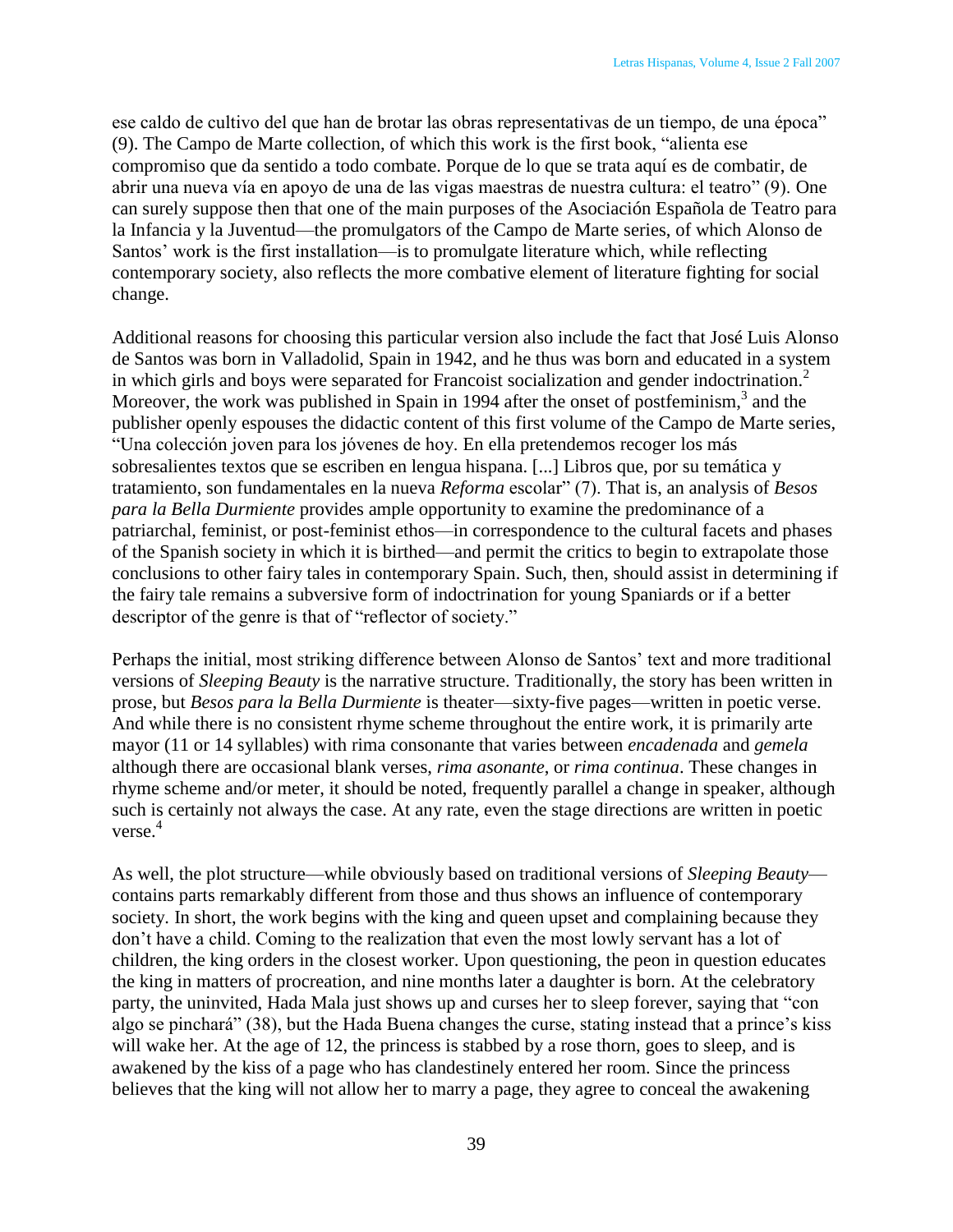until the morning when the page, disguised, enters the palace and "wakens" the princess. The ruse is soon discovered, however, but the story ends happily ever after when the bad fairy instantly transforms the kingdom into a non-reality, and everybody—free from the constraints imposed upon them by their lot in society—can now follow the dictates of love, kissing for all eternity.

As Alonso de Santos" story is a close rewriting of the original version of *Sleeping Beauty*, there are elements of the traditional fairy tale in this work.<sup>5</sup> Patriarchy is substantially important: the masculine voice is the strongest; the king is still very much the authority figure with the servants obeying him, and the queen and princess assume a lesser role. The king orders the worker to be brought in, and when the king learns the secret to procreation, and decides to implement it, he is the one who orders the lights out so that the experiment can be conducted. Furthermore, even the narrative structure of the work—while perhaps not corresponding to the reader's usual expectation and in parallel with the previous criticism by Goldberg as theater being a potential instrument of subversion—does also reflect a traditionalist stance, reflecting the techniques of memorization required by the performance nature of the oral tradition.

At the same time, however, the feminist element is also prevalent in Alonso de Santos" *Bella Durmiente*: the princess's voice is not silenced by sleep (41) and when she awakens, she is the one who first vocalizes to the page that she will pretend to continue sleeping until he returns the next day, disguised, to awaken her (66), and she is the one who finally has to order the page to leave because dawn is breaking (66). And when the story has changed, and the kingdom transformed (by a *female* fairy, I might add) so that the princess and page can marry, the princess continues her subversion of masculine control and orders the page "un beso muy dulce me darás cada hora" (81), supposedly for ever after. As well, the queen, although sometimes seen to be subject to her husband"s dictates, does express a certain feminist mentality in that she is who orders the servants to see if there are other pretenders (i.e., men whose kiss may awaken the princess) when the two quarrelling horsemen leave, thereby permitting the entrance of the page (72). The queen also complains because the king"s kiss has never awakened her (73), and she is the first to recognize, and vocalize, that the one who has "awakened" the princess is, in fact, the page (74). Furthermore, she shows no hesitancy in expounding to the king his ignorance and weaknesses in certain areas, alleging that he is little more than just another king in a deck of cards: "¿Qué sabes tú de niños? ¡Eres el Rey de / Espadas, de Bastos y de Copas, pero de niños nada! / ¡No es un soldadote! ¡Y no tiene bigote! / ¡Una hija no hace caso de un Rey tan monigote!" (28).

Furthermore, the fairies also represent—and execute—a feminist subversion of the patriarchal impositions: immediately upon the king's declaring the page exiled and the princess back to the bedroom, and the chamberlain"s "Así que todos a casa / que aquí ya nada más pasa: / ¡Este cuento se ha acabado!" (76), the Evil Fairy—who has disguised herself to watch the kiss reveals herself and declares: "¡Alto! ¡Que esto acabe así / no lo voy a consentir!" (77) and takes control of the situation so that the page and princess can marry. To succeed in such, she carries out her threat of "puedo deshacer todo esto / y convertírtelo en nada" (79), making the palace cardboard, the crown tin, the scepter brass and the rest into mere theater props. After this transformation, and the subsequent realization by all that the patriarchal society has been totally overthrown and all are free to love, and live, as they choose, the fairies themselves each grab a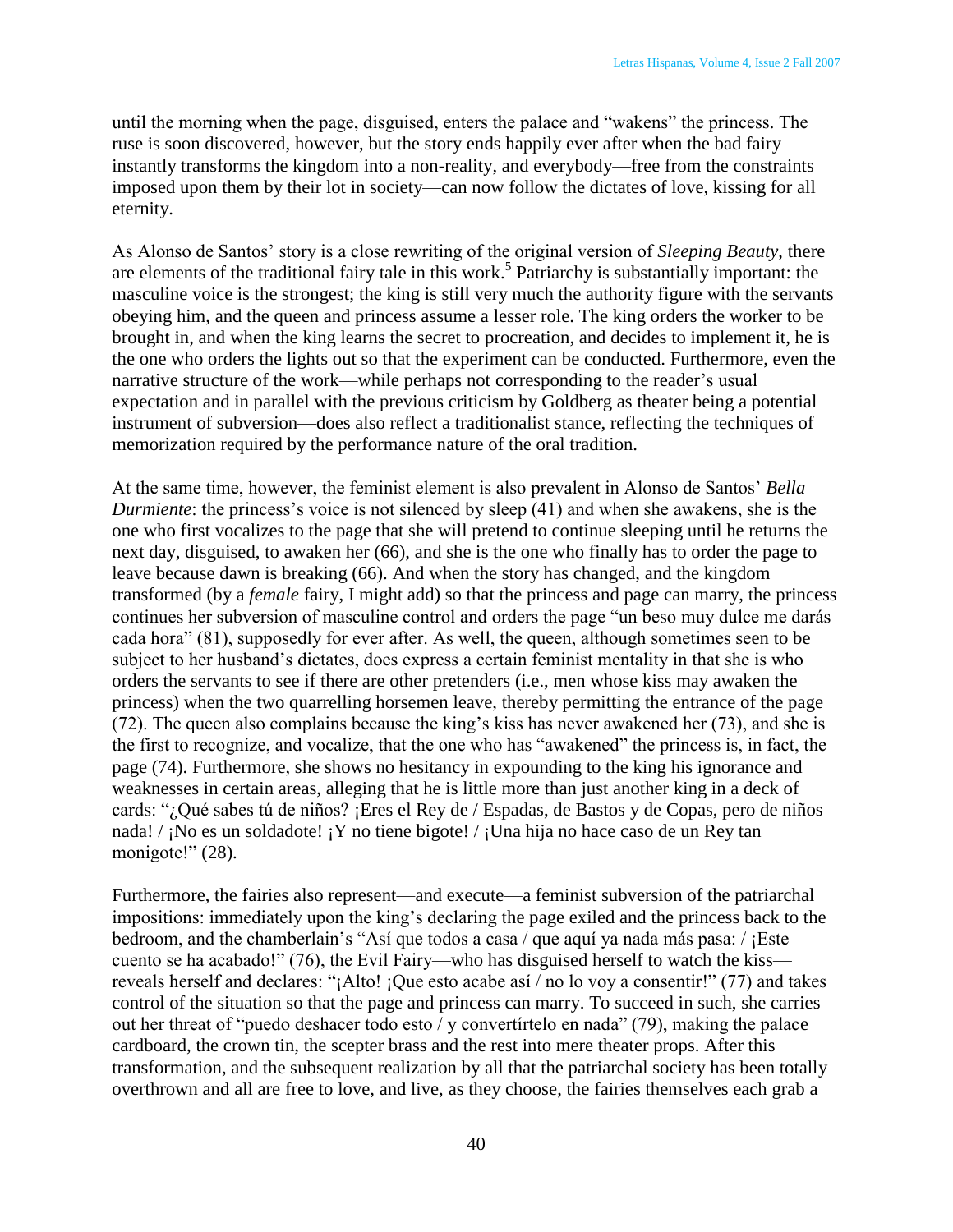horseman—who have now come back on the scene—and demand "dándome tus labios, ven" and "; Y tú, llega hasta mi lado!"  $(83)$ .

However there are also elements of the postmodern within *Besos para la Bella Durmiente*. As Irvine notes, parody and humor are important foci of interest to the postmodernist (Soliño 70), two items of particular mention by the author in his notes for the story"s theatrical production: "El juego y el humor han de destacar de forma evidente" (15). And while the most obvious example of humor may be the king's need of a sex education lesson (24, 25), the Alonso de Santos work is rife with other examples, including the narrator's expression of surprise that the sex education lesson was successful: "Han pasado nueve meses y el Rey salta de contento / porque la Reina dio a luz: ¡Sí que funcionó el invento!" (27). Humor is also employed in the descriptions of the two horsemen vying with each other to be the one who will awaken the princess; fighting is what knights do, but these complain about the weight of their swords (52), argue over who should deliver the first blow against the other (47), who is more valiant (50), who is more tired (52), who is more crazy (53), who will kiss the princess first (71), and who will leave the stage first after the kingdom has been transformed to mere simulacra (83)—all of which is carried out without the actual, physical coming to blows. That is, the argument is not the usual "I"m first," egocentric boasting of one"s own abilities but an ironic, "You are first; no, you are" dispute of humorous proportions causing the knights to dismount and take a defensive posture while insisting that the other strike first. Meanwhile, their steeds metaphorically roll their eyes and begin to enjoy themselves: "Y mientras los caballeros se gritan y se pelean, / los caballos se relajan, y en la sobra se pasean" (48) and "Se ponen los dos jacos contentos a cantar / y con sus herraduras se marcan el compás" (54).

Postmodernism also includes a frequent "blurring of distinctions between genres" (Klages) here, the traditional short story narrated in poetic theater—, the "Process/Performance/Happening" (Hassan 152) nature of the Alonso de Santos' story<sup>6</sup> and the parody of the fairy tale"s traditional "happily ever after" ending converted, in the 1994 work, into a collective singing of:

A besar, a besar, vamos todos a besar, al de al lado y otro lado, al de arriba y al de abajo, al de alante y al de atrás.

A besar, a besar, vamos todos a besar, al gordito, al delgadito y a aquella de los lacitos y a la de las pecas, más.

A besar, a besar, vamos todos a besar. Y muy bien lo has de pasar. ¡¡Y muy bien lo has de pasar!! (Alonso de Santos 85)

As well, the recognized "comieron felices" rendering of "happily ever after" is satirized through the palace party in which "comen muchas perdices" (35)—a seemingly prescient narrative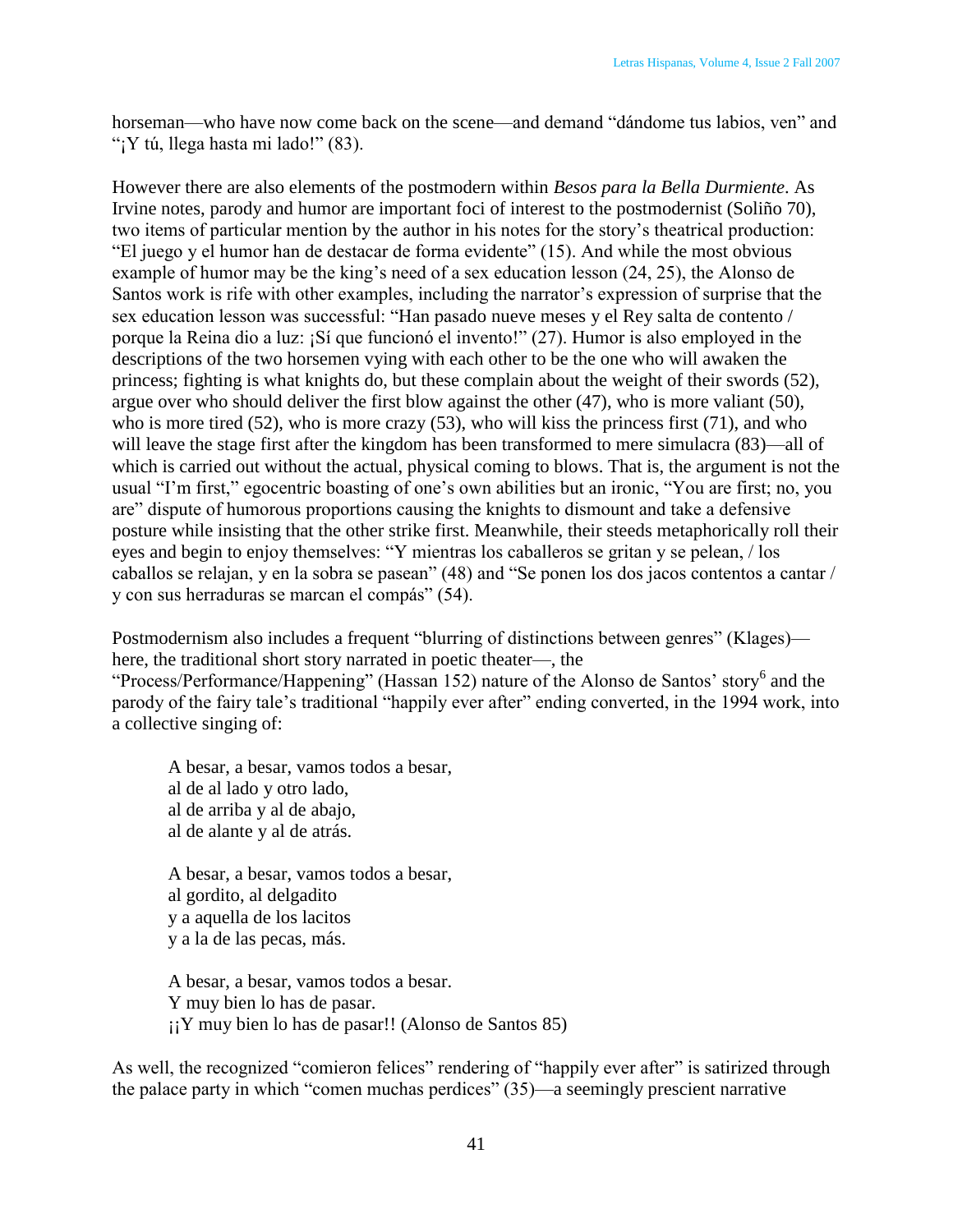ending suddenly interrupted by the Evil Fairy"s entry and curse—as well as the Caballero Rubio"s reading a book in order to learn how to kiss: "Se dice en este libro cómo se ha de besar, / para que la Princesa se pueda despertar. / Dice aquí que hay un beso de frente, / apartando a un lado la nariz, / cuidando de no partirse dientes / y que llaman de perdiz" (43). And a final, and ironic, humorous moment occurs when the king and queen can not agree on any name that the Chamberlain proposes, but quickly agree to "Vega," the name proposed by the page, because "Rey: ¡Vega es un nombre bonito!" and "Reina: ¡Vega es un nombre cortito!" (33). In short, Alonso de Santos" work amply demonstrates "the increasing sound of a plurality of voices from the margins" (Storey 174)—one of the fundamental characteristics of postmodernism.

Another postmodern tendency in the work is the downplaying of—if not outright distrust of religion since "Truth" no longer exists. The king is tired of magic, religion, and science and doesn"t believe in any of them anymore: "¡Basta y basta de danzas, de zambras y fandangos! / ¡Estoy ya más que harto de tanto bailar tangos! / ¡No quiero oír más rosarios, ni más misas cantadas / [...] / ¡Nada pueden los rezos, ni el baile ni la ciencia!" (21), at which point he calls in a *labriego* to tell him the secret of procreating an heir. Later, when the princess is asleep, "Y nada la despertaba, y nadie lo conseguía. / Mucho rezaron los curas, sus rosarios desgranaron, / y los astrónomos moros las estrellas consultaron. / Y nada la despertaba, y nadie la conseguía" (59). Interestingly, however, the same page who named her is the one who awakens her.

Closed related to postmodernism—in fact Rosenfelt calls these two terms analogous (269)—is postfeminism, and certainly Alonso de Santos' work demonstrates qualities of this as well. Godsland notes the "postfeminist view [of] the violent male [as] an unusual aberration" (95), and certainly that is the case in this story. No where is there a truly violent action by a male, and, in fact, the aforementioned instances of the knights quarrelling, without every coming to blows, is an example of such a postfeminist ethos. The "evil" actions, in fact, all arise from the Hada Mala: her cursing the baby princess and conversion of her boyfriend into a crow (60). She is repentant, however, of both actions, recognizing that "Sé que se me fue la mano / cuando te eché la poción / [...] / ¡Si tú no te hubieras puesto / aquél [sic] día a discutir, / hoy no serías un cuervo / y no estarías así!"  $(60)$ .

In fact, Tasker and Negra note that "one of the most persistent themes in postfeminist representation is that of "retreatism" or "downsizing." In the retreatist scenario, a well-educated white female professional displays her 'empowerment' and caring nature by withdrawing from the workforce (and symbolically from the public sphere) to devote herself to husband and family" (108). Obviously, in *Besos para la Bella Durmiente* the princess best displays this nature, willing to forfeit the palace life for one with the page, crying to the king, "Deja que a mi lado llegue [el paje], / y que me siga besando / y me siga despertando / y que en mis brazos se quede" (75) and later, to the page, "seré trovadora" (81). However, the queen also demonstrates this postfeminist trait: "me puedo entonces quitar / la corona, y los zapatos / que me aprietan a rabiar" (81) and "Ya que no somos reyes, Doroteo, podemos darnos besos, ya no es feo" (82). This postfeminist view of the "traditional [love and domesticity] as 'empowered' and the 'best' option" (Tasker and Negra 108) opposes the traditional, patriarchal worldview since the adoption of this ethos depends upon the voluntary choice made by the female and is not imposed upon her by the masculine gender. This postfeminist "exaltation of the individual over the collective" (Godsland 90) even manifests through the fairies when they choose the two horsemen: "Hada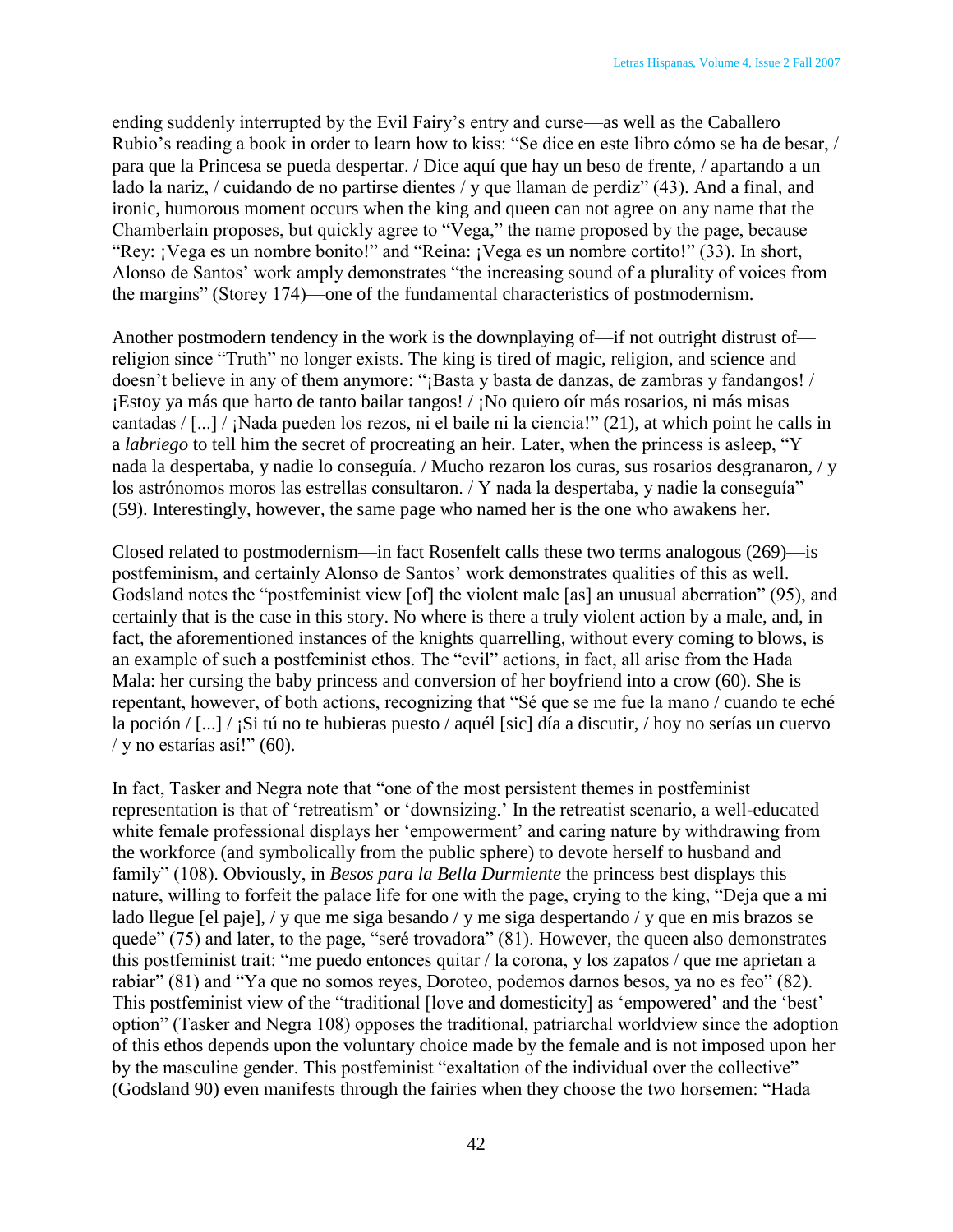Mala: ¡Espérame, guapo mozo / [...] / dándome tus labios, ven, / rubio caballero hermoso!" and "Hada Buena: "¡Y tú, llega hasta mi lado! / [...] / quiero estar ahora encantada, / bello moreno soñado" (83). That is, all of the females in Alonso de Santos' work—the queen, the princess, and both fairies—choose this lifestyle of love and domesticity, preferring the consequences of the transformation carried out by the Evil Fairy over that which the king and patriarchal tradition wish to impose.

Obviously, then, the fairy tale, as a literary and artistic genre, can be utilized to reflect the setting from which it emerges as well as society"s and the author"s predispositions and prejudices. Spain in 1994 was no longer totally conforming to the totally patriarcal society of former years; women had made some progress. Yet at the time of publication of *Besos para la Bella Durmiente* feminism was no longer the prevailing voice of change for the women"s movement. Postmodernism, with all its incumbent parody and humor, was exhibiting the most marked influence on contemporary society—as well as Alonso de Santos' work. Following in postmodernism"s wake was the controversial postfeminism which, while not the strongest voice in Alonso de Santo"s work, is present, demonstrating with ample evidence that mid-1990s Spain is quite diverse in its ethos, has progressed remarkably from the long shadows of the traditional Francoist and patriarchal mentality, and, like the work to which it gives birth, includes traditional, feminist, and postmodern/postfeminist elements.<sup>7</sup>No longer merely a didactic instrument for socialization or only a subversive element for use by those with an "agenda," the fairy tale in Spain has now become a mirror of society at large, giving us yet another tool by which one can measure how far Spain has advanced since the death of Franco.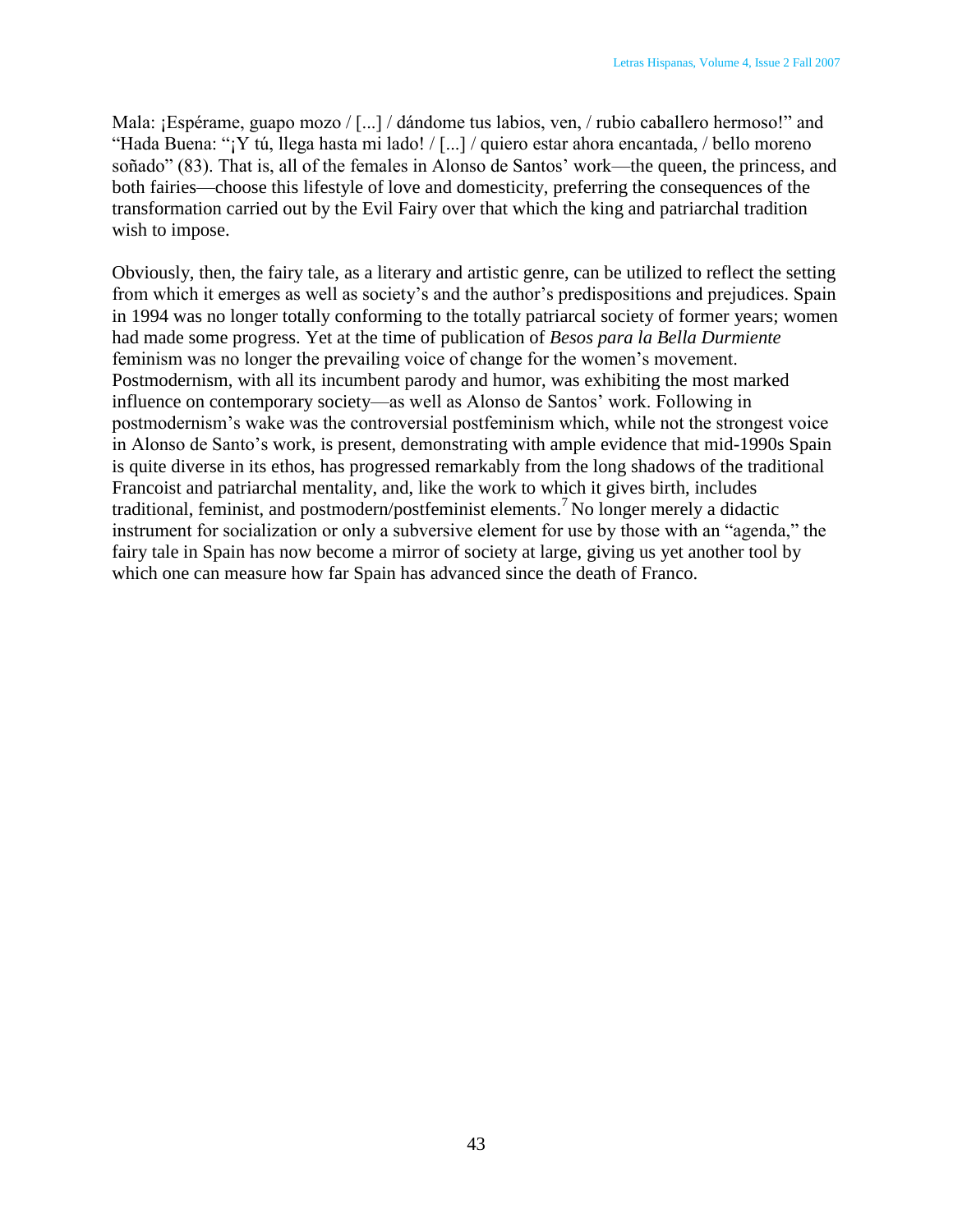## **Notes**

<sup>1</sup>Haase says, "What better way to keep a woman silent than to have her comatose like Sleeping Beauty who slumbers for one hundred years" (33). Soliño, in reference to Matute's 1995 *El verdadero final de la Bella Durmiente*—a return to Perrault"s *The Sleeping Beauty in the Woods*—comments that "In her passivity, Sleeping Beauty is the incarnation of perfect femininity" (210). An excellent study of the history, reception, rewriting and critical analysis of the story through the ages is Fernández Rodríguez"s *La Bella Durmiente a través de la historia.*

<sup>2</sup>Soliño quotes *Consigna*, the official Falange educators' magazine, as advising "Considerar al niño como futuro productor de valores económicos y como sujet de autoridad y fuerza. A la niña consideradla como creadora de valores morales, principalmente, y colaboradora del hombre en el ejercicio de la autoridad y sujeto de resistencia" (49). She continues to detail the "extracurricular indoctrination" that women suffered at the hands of the Sección Femenina de la Falange.

<sup>3</sup>While recognizing that postfeminism is a very contested area, clearly "in the mid-eighties, especially since 1985, a new tendency in women"s novels emerged [...]. I call this tendency *postfeminist*" (Rosenfelt 269). Godsland notes that this "shifting pattern [toward postfeminism from the 1980s to the 1990s] is also apparent in women's crime fiction from Spain" (84-85).

 ${}^{4}$ For a more detailed study of how theater, as a performance art, is itself a manner of causing the public to reassess its own notions of art and the relation to culture see Goldberg.

<sup>5</sup>Soliño details the "partriarchal [sic] use of fairy tales as agents of socialization for children, especially in the eighteenth century" (11) while Bottingheimer details the parallel development of the literary fairy tale, male dominance of those stories, and women"s loss of control over their own bodies (19).

<sup>6</sup>Alonso de Santos objects, in his "Diez consejos de autor para representar la obra," to giving instructions about how *Besos para la Bella Durmiente* should be staged, but he complies with the series editor's request and states that "Cada compañía—y cada actor y director—empleará su preparación y talento y de ellos dependerá el resultado final" (15). He further states—consejo number 7—that "No me importa que se corte texto de mis obras, en caso de que se considere necesario. Lo que nunca justificaría es que se añada" (16). This "preface" to the work then makes clear to the reader that the author perceives, and desires, that the story is process and performance based.

<sup>7</sup>Interestingly, as Soliño notes, even Matute—a writer whose former works have been interpreted as in opposition to the patriarchal impositions—has a shift in her thinking in the 1990s: "Now [Matute] claims that a story such as [her *El verdadero final de la Bella Durmiente*] should be used to educate children. Thus, she prepares a tale in which she restores the conservative aspects of fairy tales as she dwells obsessively over the morbid details of the stories that were used to teach girls the rules of society" (208). Later, Soliño adds that "Matute presents [in *El verdadero final*] a condemnation of active, powerful women that is much stronger than even Perrault's" (210).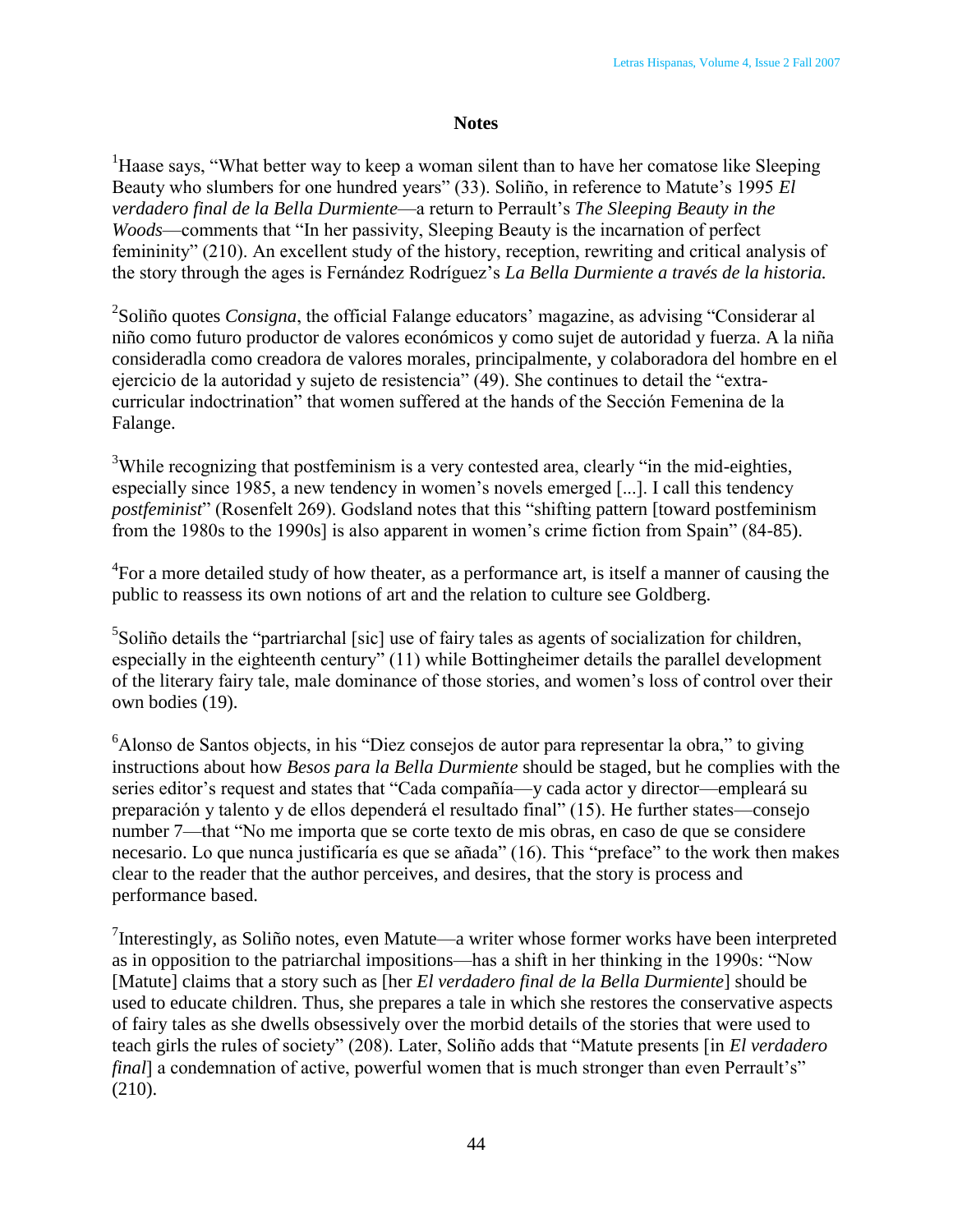## **Works Cited**

- Alonso de Santos, José Luis. *Besos para la Bella Durmiente*. Valladolid: Castilla Ediciones, 1994. (1)
- Bottigheimer, Ruth B. "Fertility Control and the Birth of the Modern European Fairy-Tale Heroine." *Fairy Tales and Feminism*. Ed. Donald Haase. Detroit: Wayne State UP, 2004. 37-52.
- Faludi, Susan. "Postfeminism." *Routledge International Encyclopedia of Women*. Eds. Cheris Kramarae and Dale Spender. Vol. 3. New York: Routledge, 2000. 1646-48.
- Fernández Rodríguez, Carolina. *La Bella Durmiente a través de la historia*. Oviedo: Universidad de Oviedo, 1998.
- Ferré, Rosario. La Bella Durmiente (from Pandora"s Box).
- Godsland, Shelley. "From Feminism to Postfeminism in Women"s Detective Fiction from Spain: The Case of Maria-Antònia Oliver and Alicia Giménez-Bartlett." *Letras Femeninas* 28.1 (2002): 84-99.
- Goldberg, RoseLee. *Performance Art: From Futurism to the Present*. New York: H. N. Abrams, 1988.
- Haase, Donald, ed. *Fairy Tales and Feminism*. Detroit: Wayne State UP, 2004.
- —. "Feminist Fairy-Tale Scholarship." *Fairy Tales and Feminism*. Ed. Donald Haase. Detroit: Wayne State UP, 2004. 1-36
- Hassan, Ihab. "Toward a Concept of Postmodernism." *Postmodernism: A Reader*. Ed. Thomas Docherty. New York: Columbia UP, 1993. 146-56.
- Holmlund, Chris. "Postfeminism from A to G." *Cinema Journal* 44.2 (2005): 116-21.
- Irvine, Martin. ""The Postmodern," 'Postmodernism," 'Postmodernity': Approaches to Po-Mo." 2003. 27 July, 2007. <www9.georgetown.edu/faculty/irvinem/theory/pomo.html>.
- Klages, Mary. "Postmodernism." 21 April, 2003. 27 July, 2007. <www.colorado.edu/English/courses/English2012Klages/pomo.html>.
- Korsmeyer, Caroline. "Feminist Aesthetics." *Stanford Encyclopedia of Philosophy*. Ed. Edward N. Zalta. May 7, 2004. July 19, 2007 <http://plato.stanford.edu/entries/feminismaesthetics/>.
- Molina, Silvia. *Mi familia y la Bella Durmiente cien años después*. México, D.F., Ediciones Corunda, 1993. (4)
- Monti, Marcelo. *La Bella Durmiente y El Labrador*. Buenos Aires, Errepar, 1997. (3)
- Odber de Baubeta, Patricia Anne. "The Fairy-Tale Intertext in Iberian and Latin American Women"s Writing." *Fairy Tales and Feminism*. Ed. Donald Haase. Detroit: Wayne State UP, 2004. 129-47.
- Piepmeier, Alison. *Postfeminism vs. the Third Wave*. March 17, 2006. July 19, 2007 <http://www.electronicbookreview.com/thread/writingpostfeminism/reconfiguredrip2>.
- Rosenfelt, Deborah Silverton. "Feminism, "Postfeminism," and Contemporary Women"s Fiction." *Tradition and the Talents of Women*. Ed. Florence Howe. Urbana and Chicago, U of Illinois P, 1991.
- Sánz, Rocío. *El insomnio de la Bella Durmiente*. San José, Editorial Costa Rica, 1992. (2)
- Soliño, María Elena. *Women and Children First: Spanish Women Writers and the Fairy Tale Tradition*. Potomac, MD: Scripta Humanistica, 2002.
- Storey, John. An Introduction to Cultural Theory and Popular Culture. 2<sup>nd</sup> ed. Athens: The U of Georgia P, 1998.